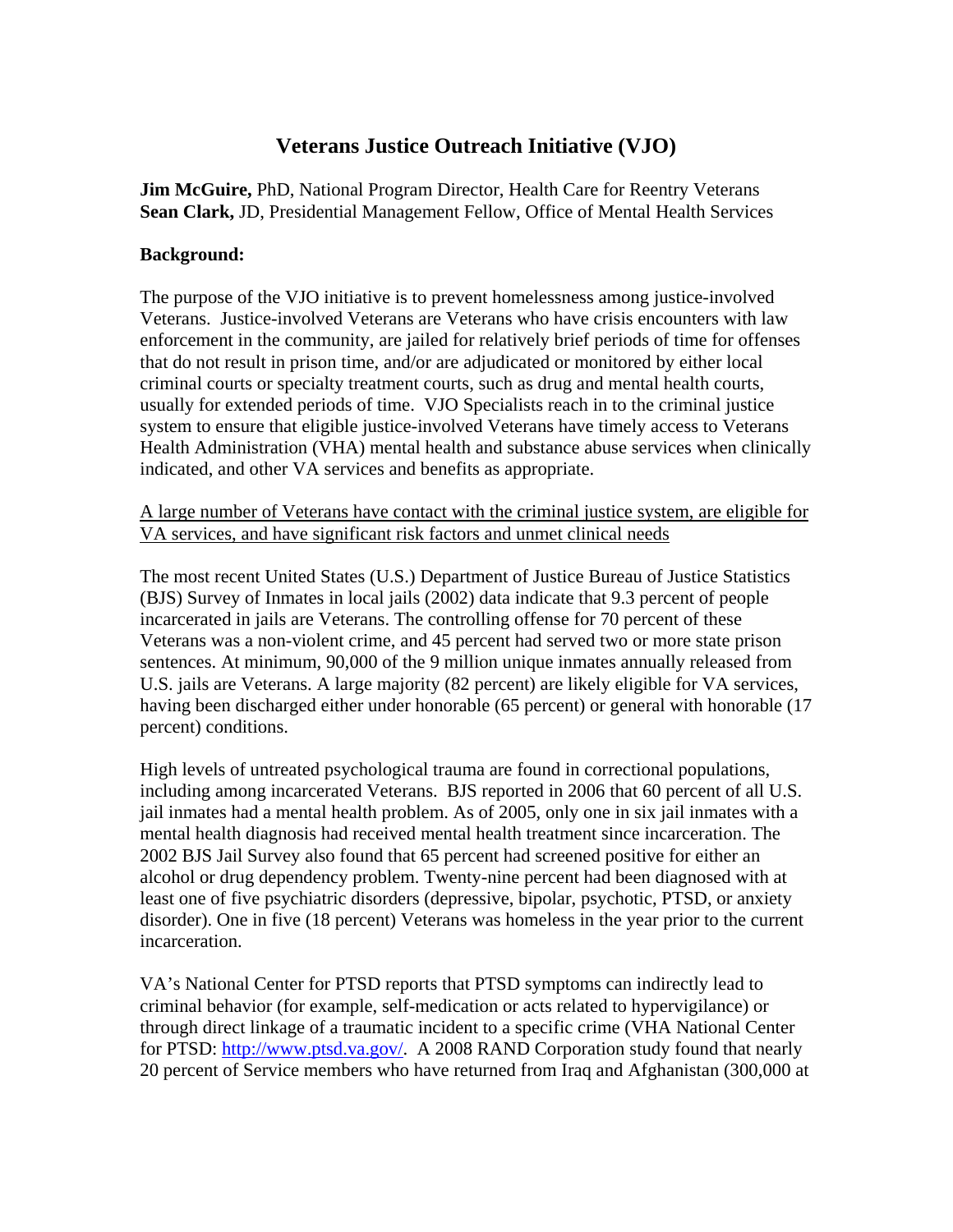the time of the study) reported symptoms of PTSD or major depression, with only slightly more than half having sought treatment.

#### Treatment-focused court programs, including Veteran-specific dockets, are increasingly prevalent

A growing number of communities have established treatment courts, including Veterans, Drug and Mental Health Courts; these courts address the issues of defendants with specific needs or circumstances not adequately handled in the traditional court system. Veterans' Courts are the latest result of the treatment court movement; they aim to connect Veteran defendants with needed mental health, substance abuse, and other services in a Veteran-focused environment designed to provide support and encourage adherence to treatment.

### Justice-involved Veterans who are not incarcerated are eligible for VA services on the same basis as other Veterans

On April 30, 2009, the Undersecretary for Health released "Information and Recommendations for Services Provided by VHA Facilities to Veterans in the Criminal Justice System" (IL 10-2009-005), stating that justice-involved Veterans (who are not incarcerated) are no less eligible for VA services than those without justice involvement. It is VHA policy that eligible Veterans involved with the criminal justice system must have access to: 1) VHA mental health and substance abuse services when clinically indicated, and 2) other VA services and benefits as appropriate. Veterans incarcerated in jails are not eligible for VA health care, but must be provided information about appropriate VA services for use upon release from jail.

# VA medical centers recognize the value of partnerships with local justice-system and community treatment partners

Many VA medical centers are engaged with partners in their local criminal justice systems. In response to a June 2008 review, more than one third of medical centers (58 of 153) indicated that they either currently engage with local justice system partners to coordinate services for Veterans, or intend to request resources to support such engagement. Currently, the VA participates in 8 Veterans Court programs located in Santa Ana, CA, Buffalo, NY, Anchorage, AK, San Bernardino, CA, Santa Clara, CA, Chicago, IL, Rochester, NY, and Tulsa, OK. Elsewhere, VA medical centers have established relationships with a range of justice system and community partners, including police and sheriffs' departments, local jail administrators, judges, prosecutors, public defenders, probation officers, and community mental health providers.

# **Actions taken/Discussions held:**

# Health Care for Reentry Veterans (HCRV)